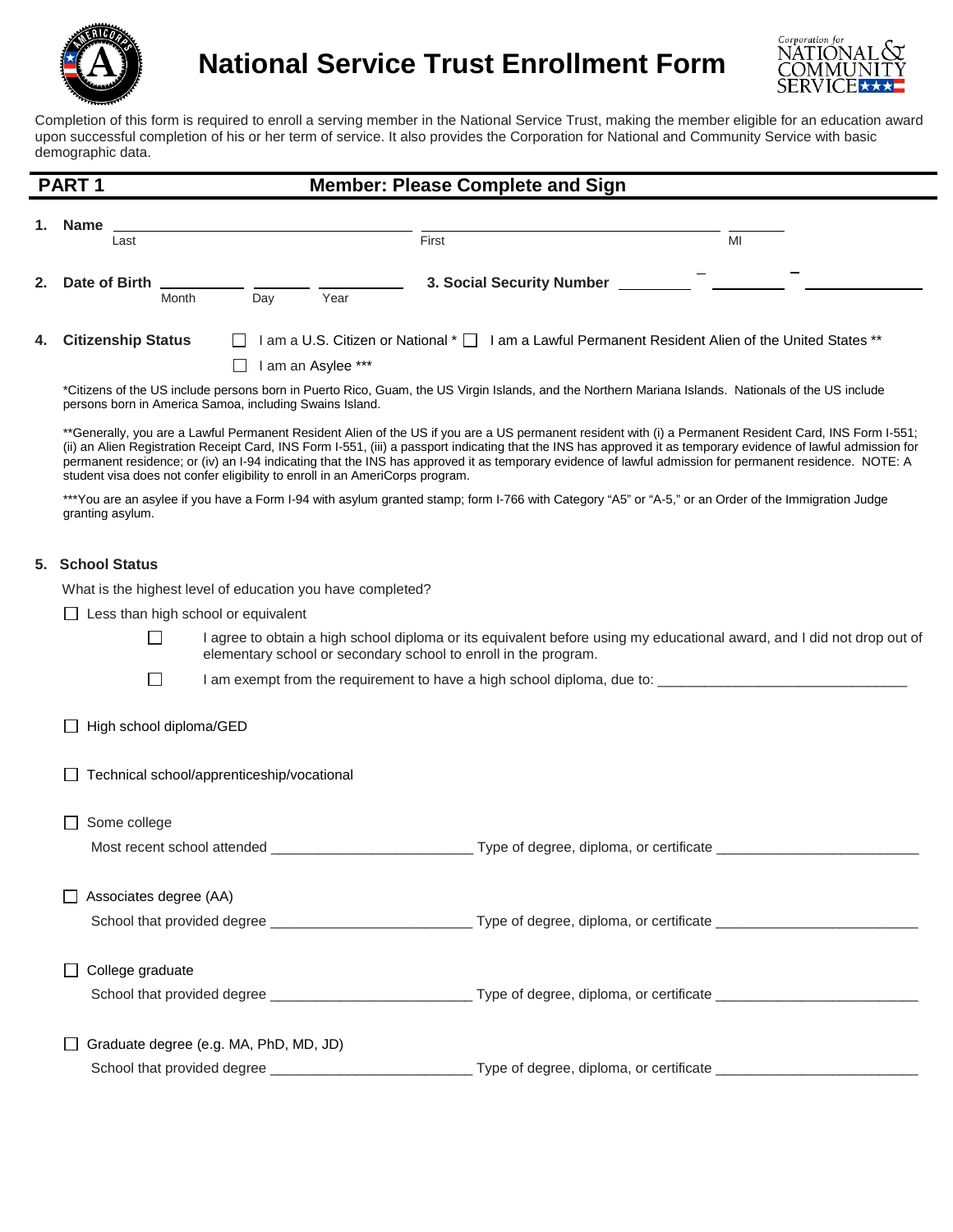**6. Current Address** (All information will be sent to you at this address until you notify CNCS of a change of address.)

| Number and Street |                       |          |  |
|-------------------|-----------------------|----------|--|
| City              | <b>State</b>          | Zip Code |  |
| Email Address     |                       |          |  |
| Home Phone        | <b>Business Phone</b> | Еxt      |  |

**7. Permanent Address** (Name and address of person through whom you can always be reached once you leave the program.)

| Last              | First                 |          | MI |
|-------------------|-----------------------|----------|----|
| Number and Street |                       |          |    |
| City              | <b>State</b>          | Zip Code |    |
| Email Address     |                       |          |    |
| Home Phone        | <b>Business Phone</b> | Ext      |    |

**8.** Have you previously enrolled in an AmeriCorps, Silver Scholar, or Serve America Fellow Program?

 $No \Box$  Yes  $\Box$  If yes, how many times:  $\Box$ 

**9.** Have you ever been released 'for cause' by any AmeriCorps, Silver Scholar, or Serve America Fellow program?

 $No \Box$  Yes  $\Box$ 

**10. Segal Education Award Limitations: I understand** that I may not receive more than the aggregate value of two full-time Segal Education Awards and that upon successful completion of the term of service, I will receive only that portion of the Segal Education Award for which I am eligible, which may be all or a part of a Segal Education Award, or no Segal Education Award *(pursuant to 45 CFR § 2526.55)*.

 $No \Box$  Yes  $\Box$ 

## **PART 2 Member Enrollment Certification**

**By signing this enrollment form I agree**, if asked, to provide documentation to verify the accuracy of the information I have provided in this form. I understand that a knowing and willful false statement on this form can be punished by one or more of the following: a fine or imprisonment or both under 18 U.S.C. § 11, exclusion from participation in federal programs, and forfeiture of benefits I may receive as a result of my enrollment or other actions authorized by the Civil Fraud Remedies Act, 31 U.S.C. §§ 381-3812.

**Member's Signature Date**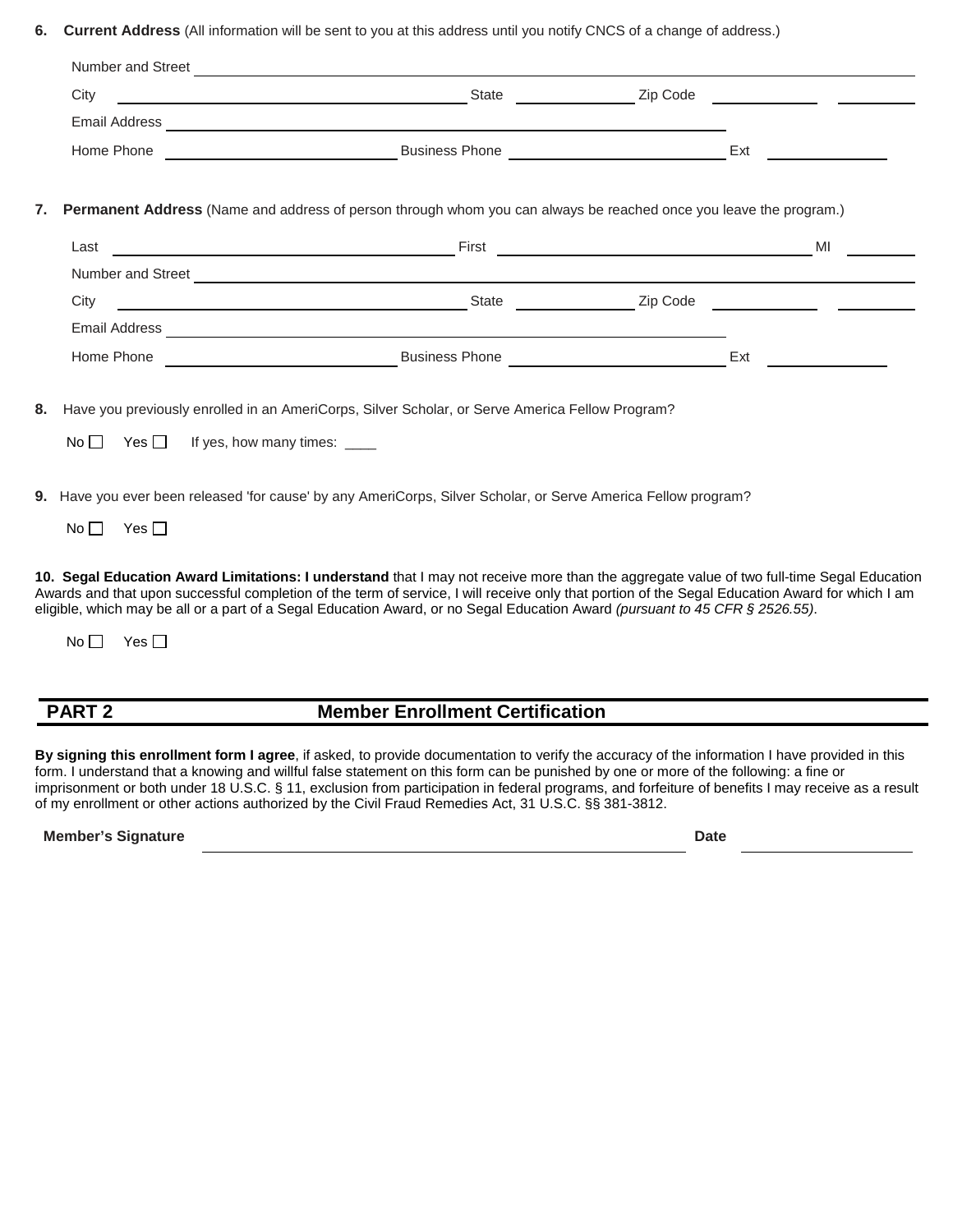| <b>PART3</b>                                                                                                                                                                                                                                                                                                                                                                                                                                                                                                                                                                                      |                                                                                                                                                                                                                                                                                                                                                                                                                                                                                     | <b>Member: Please Answer the Following Questions</b>                                                                                                                                                                                                                                                                               |
|---------------------------------------------------------------------------------------------------------------------------------------------------------------------------------------------------------------------------------------------------------------------------------------------------------------------------------------------------------------------------------------------------------------------------------------------------------------------------------------------------------------------------------------------------------------------------------------------------|-------------------------------------------------------------------------------------------------------------------------------------------------------------------------------------------------------------------------------------------------------------------------------------------------------------------------------------------------------------------------------------------------------------------------------------------------------------------------------------|------------------------------------------------------------------------------------------------------------------------------------------------------------------------------------------------------------------------------------------------------------------------------------------------------------------------------------|
| CNCS gathers information about sex, race, ethnicity, and<br>other demographic information to ensure the agency has the<br>most complete and inclusive data on national service<br>participants. This information is confidential, and will solely be<br>used for data analysis to assist us in ensuring we serve all<br>Americans equally. The information you provide will not be<br>used in any way to determine or affect any federal benefit.<br>Your responses are required in order to be enrolled as an<br>AmeriCorps member, but will be kept confidential.<br>1.<br>What is your gender? |                                                                                                                                                                                                                                                                                                                                                                                                                                                                                     | 6.<br>How did you hear about this program? (Mark all that<br>apply.)<br>Recruitment brochure<br>College Resource Fair<br>Facebook ad or on Facebook in general<br>Twitter<br>Other social media platform. Please specify<br>AmeriCorps online recruiting system<br>Job search web page<br>Article (online, newspaper, or magazine) |
|                                                                                                                                                                                                                                                                                                                                                                                                                                                                                                                                                                                                   | Female<br>Male                                                                                                                                                                                                                                                                                                                                                                                                                                                                      | Advertisement in a newspaper/magazine                                                                                                                                                                                                                                                                                              |
| 2.                                                                                                                                                                                                                                                                                                                                                                                                                                                                                                                                                                                                | Are you registered to vote?<br>No<br>Yes<br>Not Sure<br>Not Eligible                                                                                                                                                                                                                                                                                                                                                                                                                | Guidance counselor/teacher<br>Parent/relative<br><b>Current or former AmeriCorps member</b><br>Friend                                                                                                                                                                                                                              |
| 3.                                                                                                                                                                                                                                                                                                                                                                                                                                                                                                                                                                                                | Which of the following categories best describes<br>your racial origin? (check all that apply)                                                                                                                                                                                                                                                                                                                                                                                      | TV commercial<br>Radio commercial                                                                                                                                                                                                                                                                                                  |
|                                                                                                                                                                                                                                                                                                                                                                                                                                                                                                                                                                                                   | American Indian or Alaska Native<br>Native Hawaiian or Other Pacific Islander<br><b>Black or African American</b><br>White<br>Asian American<br>Other                                                                                                                                                                                                                                                                                                                               | AmeriCorps recruiter/representative<br>Received information in the mail<br>AmeriCorps program poster<br><b>State Service Commission</b><br>Other. (Please<br>specify_                                                                                                                                                              |
| 4.                                                                                                                                                                                                                                                                                                                                                                                                                                                                                                                                                                                                | Which of the following best describes your ethnic<br>origin?                                                                                                                                                                                                                                                                                                                                                                                                                        |                                                                                                                                                                                                                                                                                                                                    |
|                                                                                                                                                                                                                                                                                                                                                                                                                                                                                                                                                                                                   | Not Hispanic or Latina/o<br>Hispanic or<br>Latina/o                                                                                                                                                                                                                                                                                                                                                                                                                                 |                                                                                                                                                                                                                                                                                                                                    |
| 5.                                                                                                                                                                                                                                                                                                                                                                                                                                                                                                                                                                                                | What is your military, veteran, or family member<br>status? (check all that apply)                                                                                                                                                                                                                                                                                                                                                                                                  |                                                                                                                                                                                                                                                                                                                                    |
|                                                                                                                                                                                                                                                                                                                                                                                                                                                                                                                                                                                                   | I am a Veteran<br>I am an Active Duty Member of the U.S. Armed<br>Forces<br>I am a member of the National Guard or Reserve<br>Component<br>I am an immediate family member of a Veteran<br>I am an immediate family member of an Active<br>Duty Member<br>of the U.S. Armed Forces<br>I am an immediate family member of a National<br><b>Guard Member or Reservist</b><br>I am not in the military, a veteran, or a family<br>$\perp$<br>member of someone in the US. Armed Forces |                                                                                                                                                                                                                                                                                                                                    |

Public reporting burden -- Estimated time to complete this form, including time for reviewing instructions and gathering and providing the information needed to complete the form, is three minutes for the Member section and four minutes for the Certifying Official section. Send comments regarding this burden or the content of this form to: Corporation for National and Community Service, National Service Trust, 1201 New York Avenue, NW, Washington, DC 20525. CNCS informs the potential persons who are to respond to this collection of information that such persons are not required to respond to the collection of information unless it displays a currently valid OMB control number on this page of the form (see 5 CFR 132.5(b)(2)(1))

Privacy Statement -- In compliance with the Privacy Act of 1974, the following information is provided: The primary purpose of the information is to successfully enroll a member in a term of service and the Segal Education Award program. The evaluative information will help CNCS improve its programming and services to members. Information may be shared with other agencies, such as the Social Security Administration, through computer matching agreements for the purpose of verifying identity and citizenship status information provided by you in this document. Your Social Security Number (SSN) is solicited under the authority of the Internal revenue Code (26 U.S.C. 611(b) and 619) for use as a taxpayer identification number. Failure to disclose your actual SSN or any other information may result in a denial of your receiving an Segal Education Award or it may delay the processing of your Segal Education Award. All information obtained will be used only for official purposes, treated confidentially, and will not be disclosed unless there is a specific official need to know.